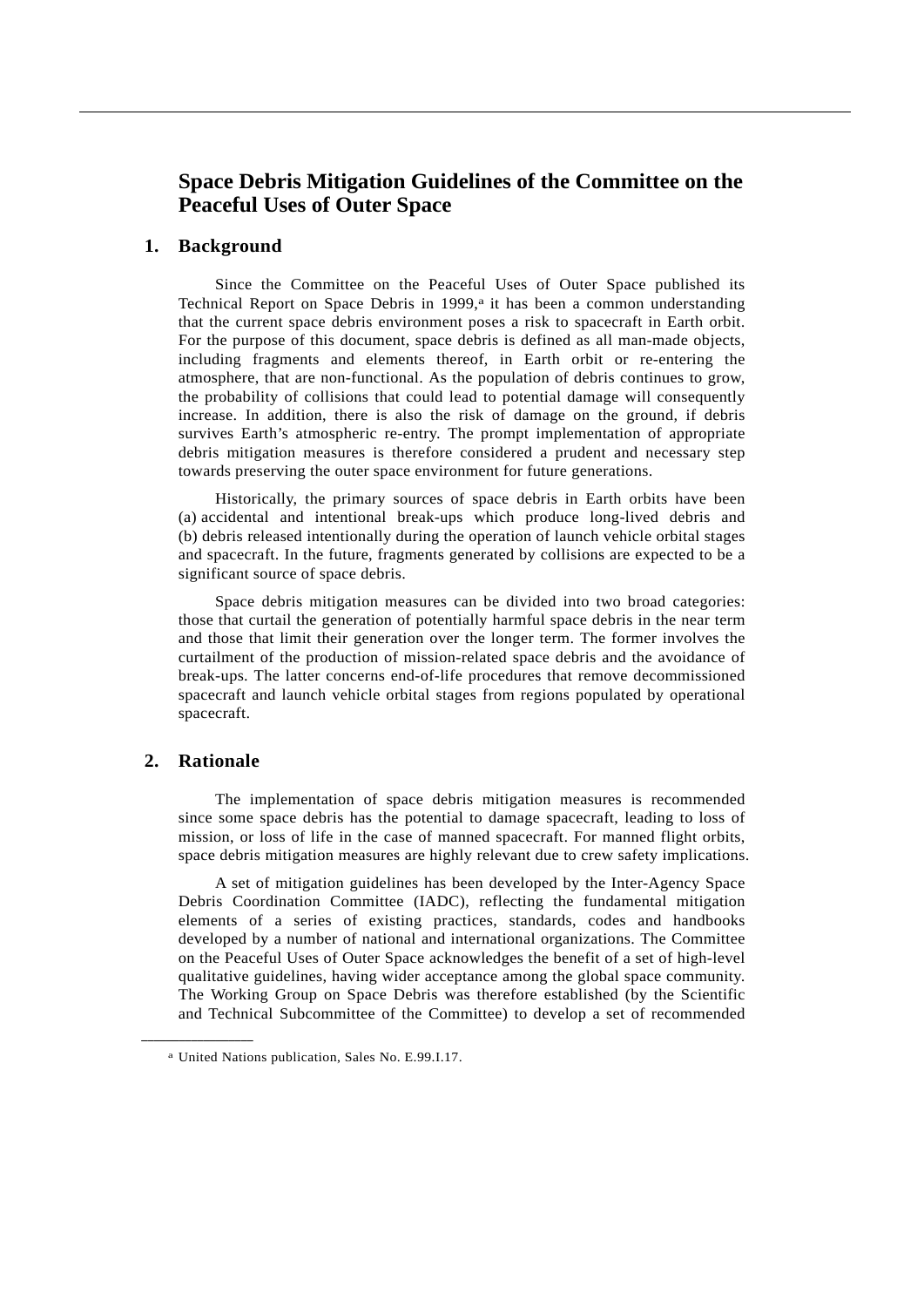guidelines based on the technical content and the basic definitions of the IADC space debris mitigation guidelines, and taking into consideration the United Nations treaties and principles on outer space.

#### **3. Application**

 Member States and international organizations should voluntarily take measures, through national mechanisms or through their own applicable mechanisms, to ensure that these guidelines are implemented, to the greatest extent feasible, through space debris mitigation practices and procedures.

 These guidelines are applicable to mission planning and the operation of newly designed spacecraft and orbital stages and, if possible, to existing ones. They are not legally binding under international law.

 It is also recognized that exceptions to the implementation of individual guidelines or elements thereof may be justified, for example, by the provisions of the United Nations treaties and principles on outer space.

## **4. Space debris mitigation guidelines**

 The following guidelines should be considered for the mission planning, design, manufacture and operational (launch, mission and disposal) phases of spacecraft and launch vehicle orbital stages:

Guideline 1: Limit debris released during normal operations

 Space systems should be designed not to release debris during normal operations. If this is not feasible, the effect of any release of debris on the outer space environment should be minimized.

 During the early decades of the space age, launch vehicle and spacecraft designers permitted the intentional release of numerous mission-related objects into Earth orbit, including, among other things, sensor covers, separation mechanisms and deployment articles. Dedicated design efforts, prompted by the recognition of the threat posed by such objects, have proved effective in reducing this source of space debris.

Guideline 2: Minimize the potential for break-ups during operational phases

 Spacecraft and launch vehicle orbital stages should be designed to avoid failure modes which may lead to accidental break-ups. In cases where a condition leading to such a failure is detected, disposal and passivation measures should be planned and executed to avoid break-ups.

 Historically, some break-ups have been caused by space system malfunctions, such as catastrophic failures of propulsion and power systems. By incorporating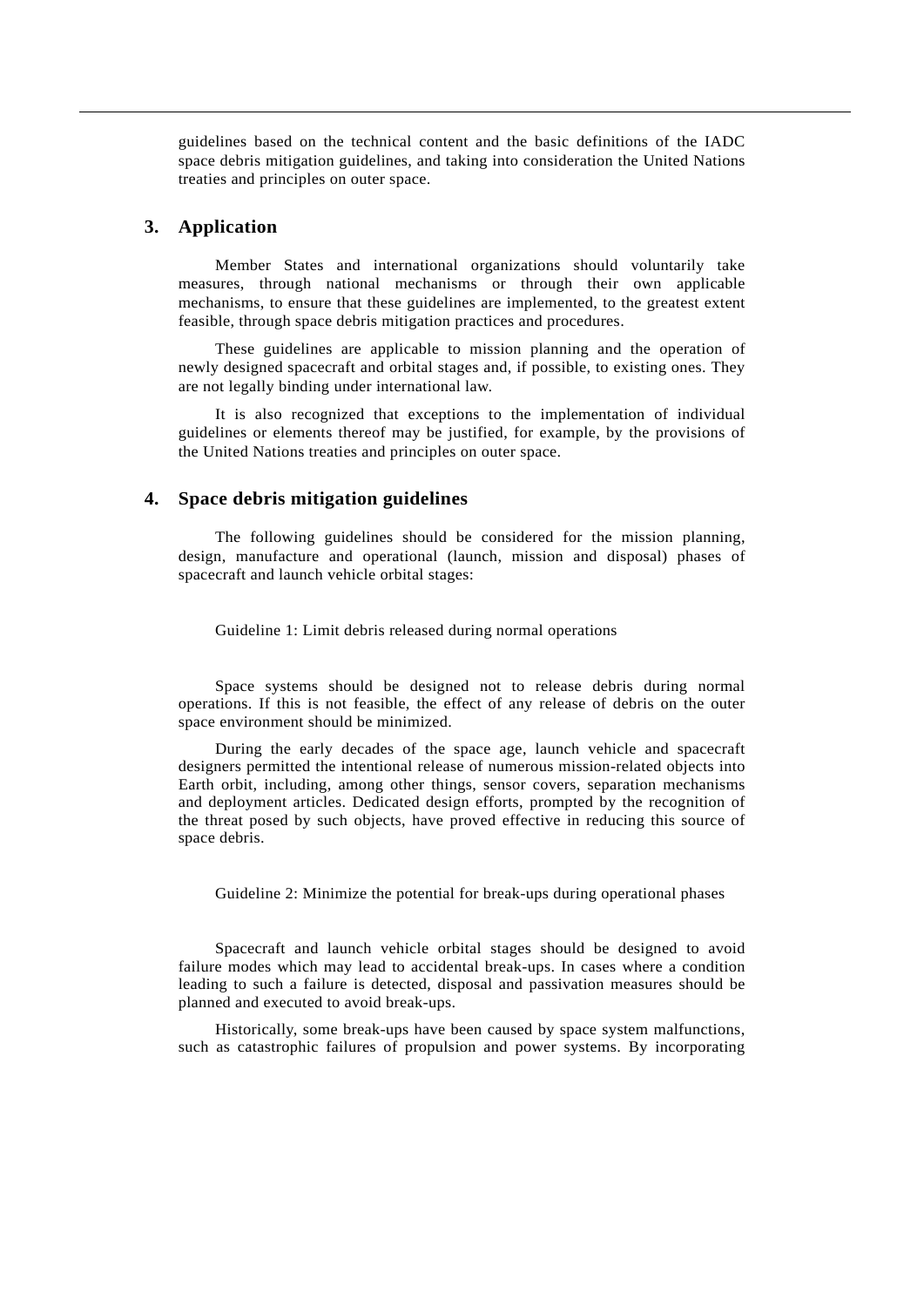potential break-up scenarios in failure mode analysis, the probability of these catastrophic events can be reduced.

Guideline 3: Limit the probability of accidental collision in orbit

 In developing the design and mission profile of spacecraft and launch vehicle stages, the probability of accidental collision with known objects during the system's launch phase and orbital lifetime should be estimated and limited. If available orbital data indicate a potential collision, adjustment of the launch time or an on-orbit avoidance manoeuvre should be considered.

 Some accidental collisions have already been identified. Numerous studies indicate that, as the number and mass of space debris increase, the primary source of new space debris is likely to be from collisions. Collision avoidance procedures have already been adopted by some Member States and international organizations.

Guideline 4: Avoid intentional destruction and other harmful activities

 Recognizing that an increased risk of collision could pose a threat to space operations, the intentional destruction of any on-orbit spacecraft and launch vehicle orbital stages or other harmful activities that generate long-lived debris should be avoided.

 When intentional break-ups are necessary, they should be conducted at sufficiently low altitudes to limit the orbital lifetime of resulting fragments.

 Guideline 5: Minimize potential for post-mission break-ups resulting from stored energy

 In order to limit the risk to other spacecraft and launch vehicle orbital stages from accidental break-ups, all on-board sources of stored energy should be depleted or made safe when they are no longer required for mission operations or post-mission disposal.

 By far the largest percentage of the catalogued space debris population originated from the fragmentation of spacecraft and launch vehicle orbital stages. The majority of those break-ups were unintentional, many arising from the abandonment of spacecraft and launch vehicle orbital stages with significant amounts of stored energy. The most effective mitigation measures have been the passivation of spacecraft and launch vehicle orbital stages at the end of their mission. Passivation requires the removal of all forms of stored energy, including residual propellants and compressed fluids and the discharge of electrical storage devices.